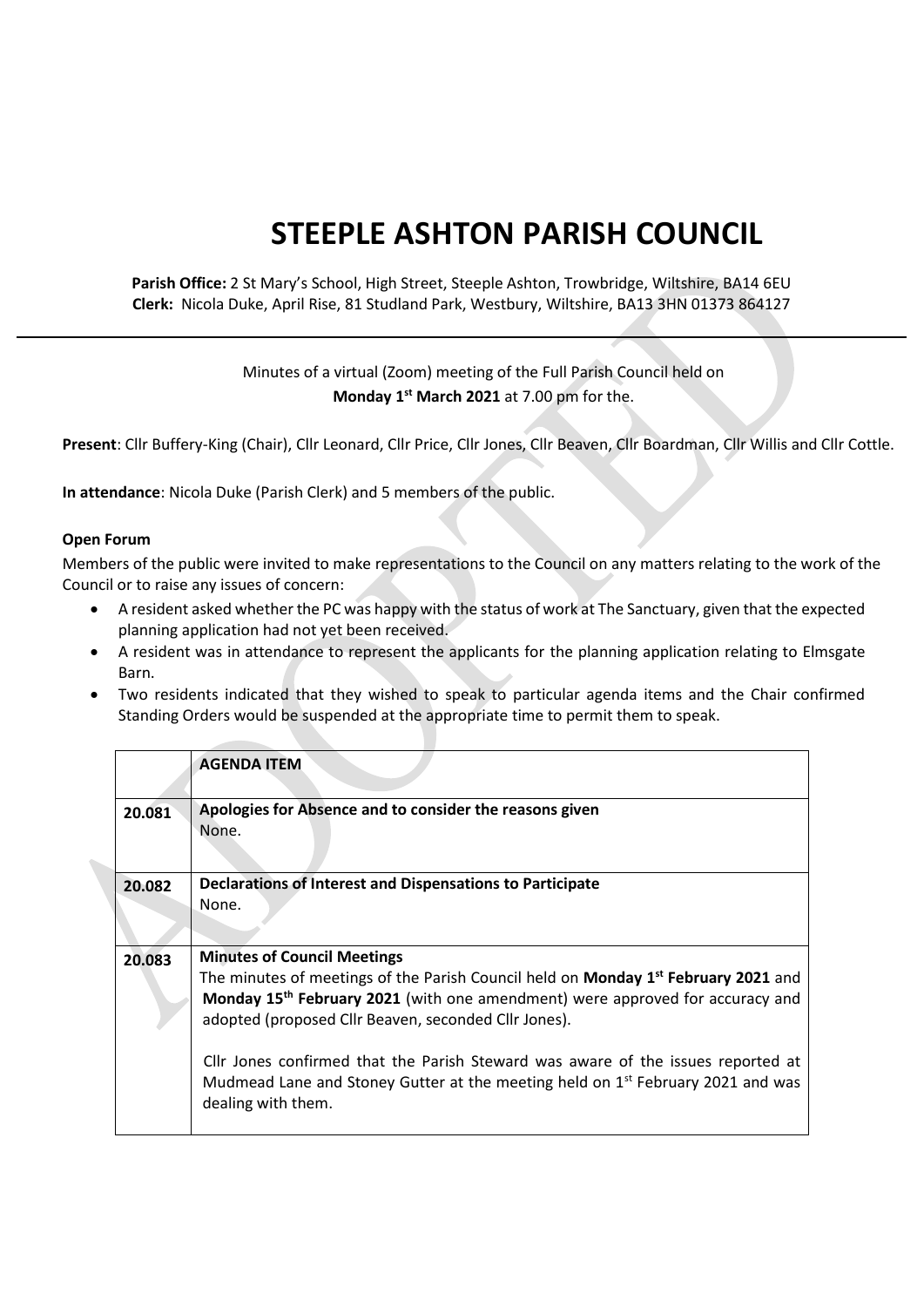| 20.084 | <b>Wiltshire Council Report</b>                                                                                                                                                                                                                                                                                                                                                                                                                                                                                                                                                                                                                     |
|--------|-----------------------------------------------------------------------------------------------------------------------------------------------------------------------------------------------------------------------------------------------------------------------------------------------------------------------------------------------------------------------------------------------------------------------------------------------------------------------------------------------------------------------------------------------------------------------------------------------------------------------------------------------------|
|        | Wiltshire Councillor Seed was not present.                                                                                                                                                                                                                                                                                                                                                                                                                                                                                                                                                                                                          |
| 20.085 | <b>CPT Report</b>                                                                                                                                                                                                                                                                                                                                                                                                                                                                                                                                                                                                                                   |
|        | No report.                                                                                                                                                                                                                                                                                                                                                                                                                                                                                                                                                                                                                                          |
| 20.086 | <b>Planning Applications</b>                                                                                                                                                                                                                                                                                                                                                                                                                                                                                                                                                                                                                        |
|        | 21/01450/PNCOU - Elmsgate Barn South View Farm Southbrook Lane Steeple Ashton<br>Trowbridge Wiltshire BA14 6HW -Notification for Prior Approval of Change of Use under<br>Class Q - Demolition of Part of Agricultural Building and Change of Use the Remainder<br>to Form a Single Dwelling and Associated Building Operations - Support.                                                                                                                                                                                                                                                                                                          |
|        | 21/01373/TCA - 35 High Street Steeple Ashton BA14 6EU - Silver Birch tree - overall<br>reduction of 30% - No objection.                                                                                                                                                                                                                                                                                                                                                                                                                                                                                                                             |
|        | 21/00920/VAR - Larks Leaze Steeple Ashton Kennels and Cattery Edington Road Steeple<br>Ashton BA14 6HP - Removal of Condition 1 of W/75/0578 - Support.                                                                                                                                                                                                                                                                                                                                                                                                                                                                                             |
|        | 21/01043/FUL - Witheywood Farm Ashton Common Steeple Ashton Trowbridge<br>Wiltshire BA14 6DU - Use of site & existing building for fabrication of structural<br>elements for farm and other buildings together with storage & repair of skips & storage<br>of scaffolding. Erection of a building and security fencing (existing), and landscaping of<br>site - No objection on the following conditions; that the skips are screened off, that<br>light pollution for neighbours is managed, that there is no further development<br>expanding the boundary of the site and that traffic management measures are put in<br>place for site traffic. |
|        | 21/00387/FUL - Brookfields, Edington Road, Steeple Ashton, BA14 6HP - Proposed<br>storage barn for feed, bedding and agricultural equipment storage - Cllr Cottle declared<br>a personal interest in this application as a neighbouring landowner - No objection.                                                                                                                                                                                                                                                                                                                                                                                   |
|        | Draft Southwick Neighbourhood Development Plan 2018 - 2036 Regulation 16<br><b>Consultation</b> (information previously circulated) - noted, no comments.                                                                                                                                                                                                                                                                                                                                                                                                                                                                                           |
|        | To receive and consider planning applications received after the issue of the agenda<br>(where the response time falls outside of the meeting schedule) – None.                                                                                                                                                                                                                                                                                                                                                                                                                                                                                     |
| 20.087 | Planning decisions, appeals, enforcements and other matters<br>The below decisions of the Local Planning Authority were noted:                                                                                                                                                                                                                                                                                                                                                                                                                                                                                                                      |
|        | 20/09468/FUL - 11 Newleaze Steeple Ashton Wilts BA14 6EF - New External Staircase<br>& Door to First Floor - Wiltshire Council Decision: Approve with Conditions                                                                                                                                                                                                                                                                                                                                                                                                                                                                                    |
|        | 21/00307/TCA - Old Cobblers 20-22 High Street Steeple Ashton BA14 6EL - Flowering<br>Cherry tree - fell - Wiltshire Council Decision: No Objection                                                                                                                                                                                                                                                                                                                                                                                                                                                                                                  |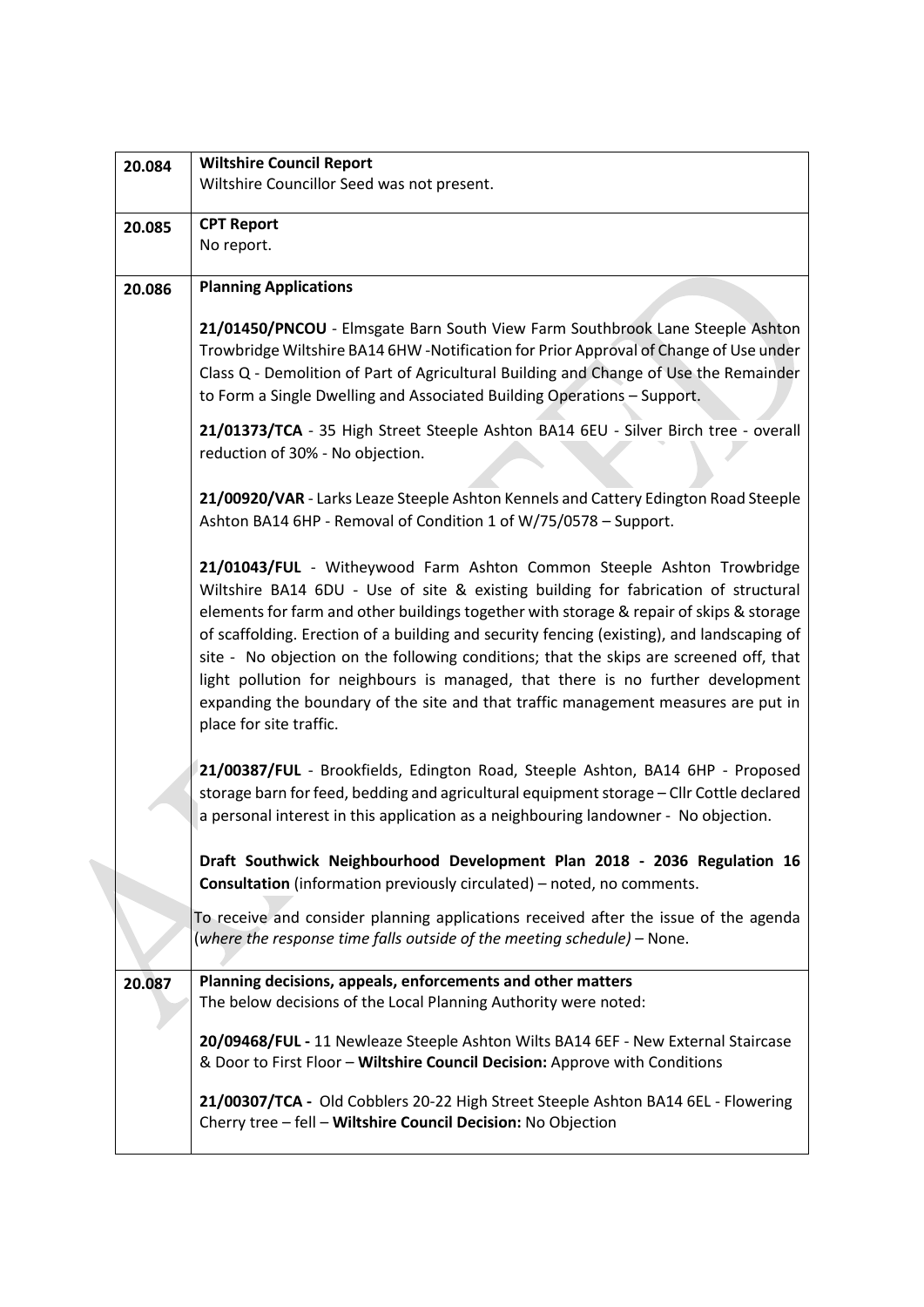| 20.088 | <b>Speed Indicator Device</b>                                                                                                                                      |
|--------|--------------------------------------------------------------------------------------------------------------------------------------------------------------------|
|        | Members had been provided with a report from the SID Working Group (previously                                                                                     |
|        | circulated) and approved the recommendations contained therein as listed below:                                                                                    |
|        | (proposed Cllr Willis, seconded Cllr Boardman):                                                                                                                    |
|        |                                                                                                                                                                    |
|        | a) That a Messagemaker SLR (speed limit reminder) battery operated unit be                                                                                         |
|        | purchased at a cost of £3,919.74 (£4,000 previously allocated to the project),                                                                                     |
|        | subject to Wiltshire Council undertaking a site visit to agree two suitable                                                                                        |
|        | locations for the unit.                                                                                                                                            |
|        | That the PC submits an urgent CATG request for the installation of two ground<br>b)<br>anchors (spigots) plus one 76mm diameter post at suitable agreed locations. |
|        | c) That a SIM free android mobile phone be purchased to enable the data                                                                                            |
|        | download via Bluetooth with the unit remaining in place.                                                                                                           |
|        | That the PC approves the purchase of the SLR unit even if the previously agreed<br>d)                                                                              |
|        | grant application to the Area Board is unsuccessful.                                                                                                               |
|        |                                                                                                                                                                    |
|        | Cllrs Beaven and Jones volunteered to be part of the team working on the data                                                                                      |
|        | downloads.                                                                                                                                                         |
|        |                                                                                                                                                                    |
| 20.089 | Parish Council Accounts Year Ending 31 <sup>st</sup> March 2021 (report previously circulated)                                                                     |
|        | Members addressed administrative tasks relating to the preparation and submission of                                                                               |
|        | the accounts year ending 31 <sup>st</sup> March 2021 as listed:                                                                                                    |
|        | a) Appointment of the Internal Auditor $-$ it was resolved to appoint Mr Simon                                                                                     |
|        | Pritchard as Internal Auditor for the financial year 2020/21 (proposed Cllr                                                                                        |
|        | Buffery-King, seconded Cllr Boardman).                                                                                                                             |
|        | Confirmation of scope of Internal Audit - it was resolved to adopt the scope of<br>b)                                                                              |
|        | the audit as circulated with the Clerks' report (proposed Cllr Buffery-King,                                                                                       |
|        | seconded Cllr Jones).                                                                                                                                              |
|        |                                                                                                                                                                    |
| 20.090 | Governance Reviews Year Ending 31 <sup>st</sup> March 2021 (documents previously circulated)                                                                       |
|        | Members carried out the reviews of governance documents for year ending 31 <sup>st</sup> March                                                                     |
|        | 2021 including:                                                                                                                                                    |
|        | Risk Registers - adopted (proposed Cllr Buffery-King, seconded Cllr<br>a)                                                                                          |
|        | Fixed Asset Register - it was noted that the Register dated back to 2017 and<br>b)                                                                                 |
|        | agreed that Cllr Willis would undertake a thorough review. In the meantime,                                                                                        |
|        | adjustments would be made to amend the number of benches and add the play                                                                                          |
|        | equipment at Acreshort Park. The Register was adopted as a 'work in progress'                                                                                      |
|        | (proposed Cllr Buffery-King, seconded Cllr Willis).                                                                                                                |
|        | Standing Orders and Financial Regulations- deferred to the Annual Council<br>c)                                                                                    |
|        | Meeting in May 2021 after the Ordinary Elections.                                                                                                                  |
|        |                                                                                                                                                                    |
|        |                                                                                                                                                                    |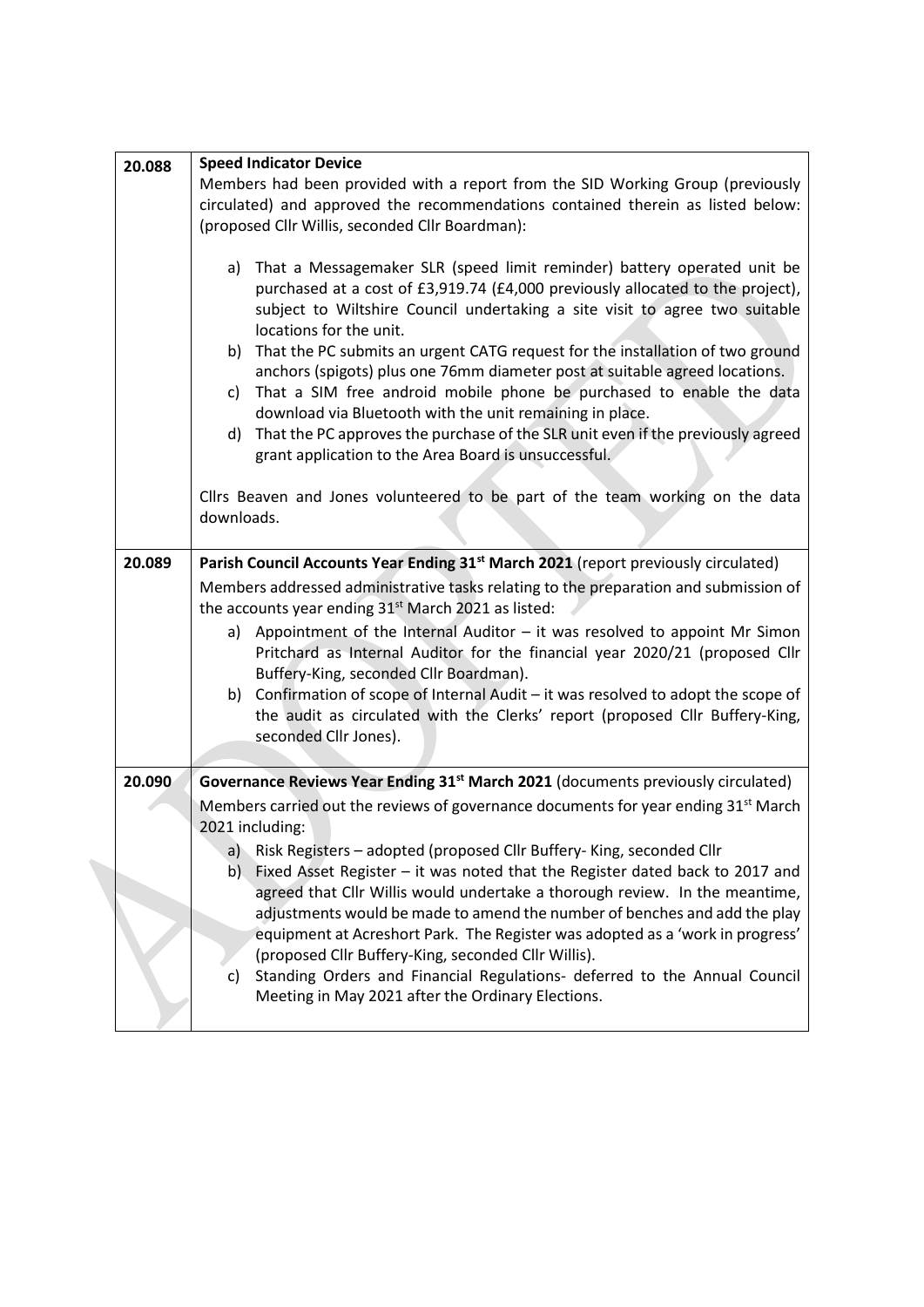| 20.091 | <b>Financial Reports</b>                                                                                                                                                                                                                                                                                                                                                                                                                                                                                                                                                                                                                                                                             |
|--------|------------------------------------------------------------------------------------------------------------------------------------------------------------------------------------------------------------------------------------------------------------------------------------------------------------------------------------------------------------------------------------------------------------------------------------------------------------------------------------------------------------------------------------------------------------------------------------------------------------------------------------------------------------------------------------------------------|
|        | The following reports had been circulated to members and were noted:                                                                                                                                                                                                                                                                                                                                                                                                                                                                                                                                                                                                                                 |
|        | a) Schedule of payments and receipts January 2021                                                                                                                                                                                                                                                                                                                                                                                                                                                                                                                                                                                                                                                    |
|        | b) Bank reconciliation as at 31 <sup>st</sup> January 2021                                                                                                                                                                                                                                                                                                                                                                                                                                                                                                                                                                                                                                           |
|        | c) Budget report as at 31 <sup>st</sup> January 2021                                                                                                                                                                                                                                                                                                                                                                                                                                                                                                                                                                                                                                                 |
|        | d) Financial Position as at 31 <sup>st</sup> January 2021                                                                                                                                                                                                                                                                                                                                                                                                                                                                                                                                                                                                                                            |
|        |                                                                                                                                                                                                                                                                                                                                                                                                                                                                                                                                                                                                                                                                                                      |
|        | The Clerk was asked to include the budget heading on the payment list which was sent                                                                                                                                                                                                                                                                                                                                                                                                                                                                                                                                                                                                                 |
|        | out to the bank signatories.                                                                                                                                                                                                                                                                                                                                                                                                                                                                                                                                                                                                                                                                         |
| 20.092 | <b>Wiltshire Council Local Plan Consultation</b>                                                                                                                                                                                                                                                                                                                                                                                                                                                                                                                                                                                                                                                     |
|        | Members considered the PC's response to the current consultation on the Local Plan<br>for Wiltshire (February minutes referred).                                                                                                                                                                                                                                                                                                                                                                                                                                                                                                                                                                     |
|        |                                                                                                                                                                                                                                                                                                                                                                                                                                                                                                                                                                                                                                                                                                      |
|        | At this point Standing Orders were suspended to enable Mr Beard (representing The<br>Friends of Steeple Ashton) to address the meeting and to enable Mrs Aeberhard to<br>address the following agenda item 20.093.                                                                                                                                                                                                                                                                                                                                                                                                                                                                                   |
|        | The Chair reported on the work which had been undertaken by Cllr Leonard and herself<br>to date, confirming that draft responses would be circulated to members for comment.<br>The submission deadline for comments was noted to be 9 March 2021.                                                                                                                                                                                                                                                                                                                                                                                                                                                   |
|        |                                                                                                                                                                                                                                                                                                                                                                                                                                                                                                                                                                                                                                                                                                      |
|        | Mr Beard addressed the meeting, stating the view that the Local Plan would present<br>significant challenges for the village and that a robust response was needed; particularly<br>in view of the number of new dwellings which would need to be provided and the<br>difficulty in understanding the methodology used by Wiltshire Council to determine this<br>figure. He suggested that this methodology needed to be explained by Wiltshire Council<br>so that the reasoning behind the 35 properties allocated to Steeple Ashton could be<br>understood. The Chair confirmed that the number of properties allocated for<br>development in the village would be queried with Wiltshire Council. |
|        | Cllr Leonard would submit the responses online taking into account any comments<br>received from members.                                                                                                                                                                                                                                                                                                                                                                                                                                                                                                                                                                                            |
| 20.093 | Parish Grounds Maintenance Contract 2021/22                                                                                                                                                                                                                                                                                                                                                                                                                                                                                                                                                                                                                                                          |
|        | Members reviewed the contract for parish grounds maintenance 2021/22 (report<br>previously circulated) and noted that the Clerk had included comments received from<br>Mrs Penny Aeberhard, where appropriate. It was noted that Cllr Jones had pointed out<br>some changes which were needed to the location headings, which would be amended.                                                                                                                                                                                                                                                                                                                                                      |
|        | Mrs Aeberhard addressed the meeting, reporting that she had compared the new<br>contract to the old contract and could identify the adjustments which had been made.<br>She also suggested that some of the areas included on the supporting map could be<br>reviewed to see where either residents or the principal authority could assist in<br>undertaking maintenance works. She requested that the first strim/mow be left until as<br>late as possible. This was noted. It was confirmed that an in depth review of the                                                                                                                                                                        |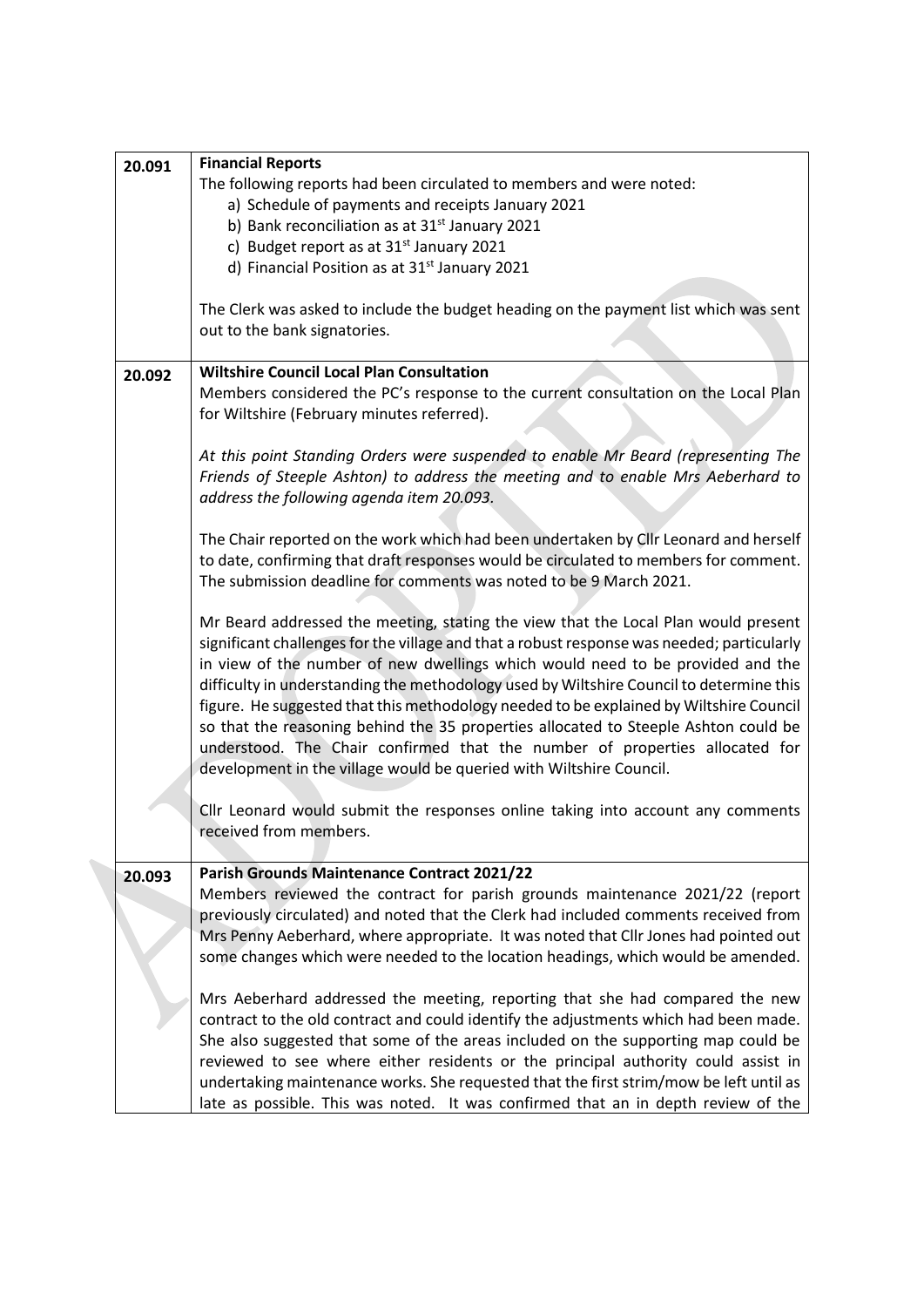|        | contract areas would be undertaken with the contractor once the Ordinary Elections<br>had taken place in May 2021.                                                                                                                                                                                                                                                                                                                                                                                                                                                                                                                                                                                                                                    |
|--------|-------------------------------------------------------------------------------------------------------------------------------------------------------------------------------------------------------------------------------------------------------------------------------------------------------------------------------------------------------------------------------------------------------------------------------------------------------------------------------------------------------------------------------------------------------------------------------------------------------------------------------------------------------------------------------------------------------------------------------------------------------|
|        | A discussion was held regarding the arrangements and responsibility for cutting the<br>footpaths; it was noted that the Parish Steward and the WC contractors would be asked<br>to strim vegetation sensitively. It was agreed that the SAVE group would be asked to<br>publicise that public areas should be strimmed to provide a metre-wide central path,<br>with the sides being allowed to grow more wild.                                                                                                                                                                                                                                                                                                                                       |
|        | Following discussion, the document was approved and the importance of good<br>communication with the contractor and their staff was noted. It was confirmed that the<br>Clerk would arrange for the current contractor to continue on a 'roll over' basis with a<br>formal retendering process being carried out after the Ordinary Elections in May 2021.                                                                                                                                                                                                                                                                                                                                                                                            |
|        | At this point Standing Orders were re-instated.                                                                                                                                                                                                                                                                                                                                                                                                                                                                                                                                                                                                                                                                                                       |
| 20.094 | <b>SAVE Climate Emergency Working Group</b><br>a) The draft Terms of Reference (previously circulated) were approved and<br>adopted, with one small amendment to the wording relating to meeting<br>schedule (proposed Cllr Buffery-King, seconded Cllr Beaven). It was noted that<br>the group would be established as a formal working group of the PC.<br>b) Cllr Leonard reported on the initial group meeting held on Monday 22 <sup>nd</sup><br>February 2021, confirming the membership of the group and reporting that the<br>members had approved the draft terms of reference as appropriate. Further<br>details on the meeting were available via the minutes, which would be<br>circulated to members and are appended to the PC minutes. |
| 20.095 | <b>Councillor Reports (for information only)</b><br>Cllr Leonard - queried the status of the tree survey and the Clerk was asked to chase<br>this up. He reported that several villagers had asked for an update on the status of the<br>village questionnaire. The Chair confirmed that the process had been overtaken by the<br>coronavirus pandemic lockdowns and noted that there had been suggestions of a<br>further survey being required. It was agreed that this would be referred to the new<br>Council for action and agreed that Cllr Beaven and the Chair would draft a 'holding<br>statement' from the current Council for publication.                                                                                                 |
|        | $Clr$ Boardman $-$ a resident had asked for permission to run some boot camps at the<br>playing fields. The Chair confirmed that she had passed the Clerk's details onto the<br>resident and the request was approved, in principle.                                                                                                                                                                                                                                                                                                                                                                                                                                                                                                                  |
|        | Cllr Buffery-King $-$ reported that she had been approached by a resident querying the<br>provision of disabled stiles/gates at certain locations in the village to ensure access for<br>all. It was noted that the Clerk would investigate the options available and report back                                                                                                                                                                                                                                                                                                                                                                                                                                                                     |